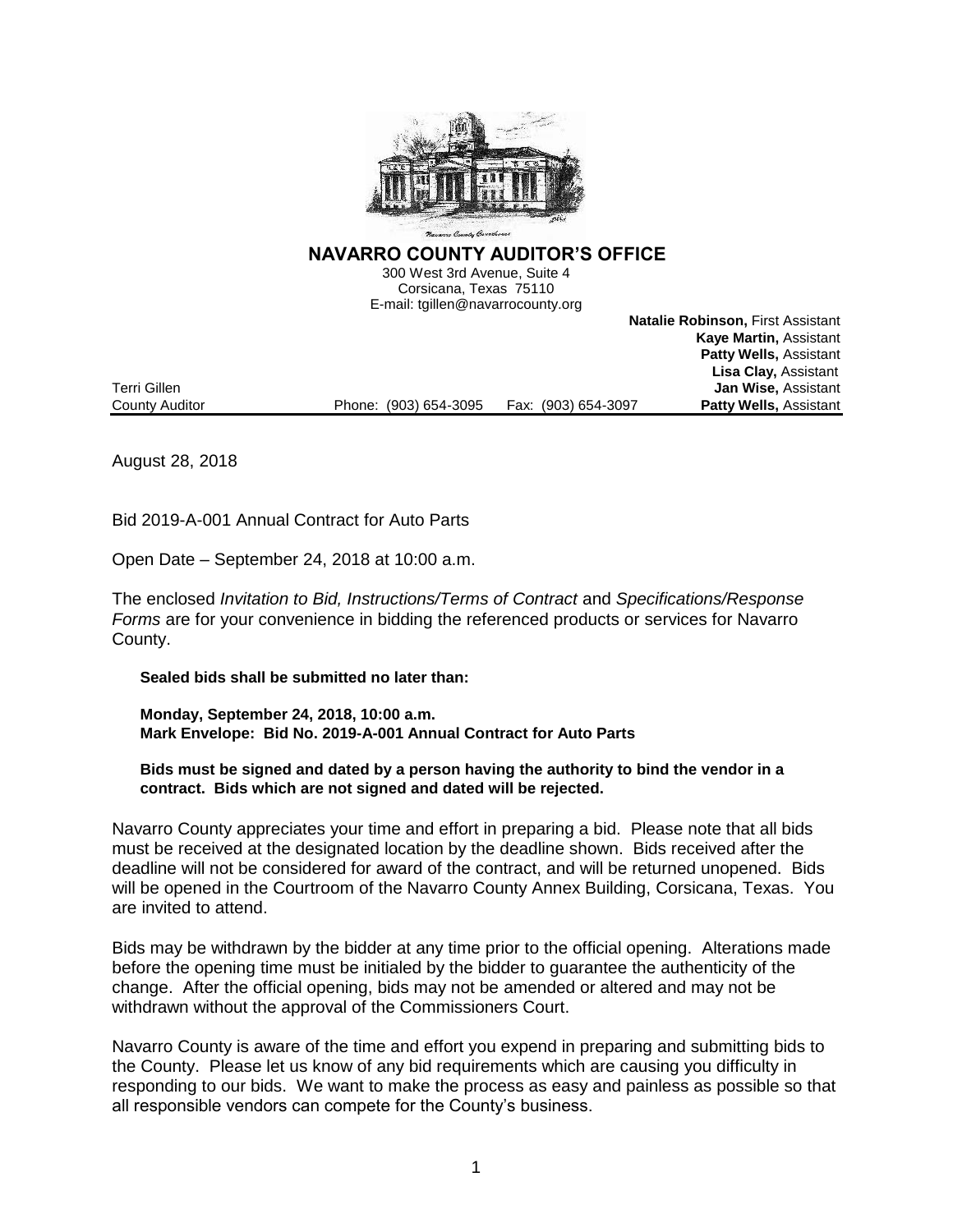Awards should be made no later than two weeks after the bid opening date. To obtain results, or if you have any questions, please contact the Navarro County Auditor's Office at 903-654-3095.

By order of the Commissioners Court of Navarro County, Texas, sealed bids will be accepted for:

# **Annual Contract for Auto Parts**

Navarro County reserves the right to reject any or all bids for the products covered in this bid request and to waive any informalities or defects in the bidding and to accept such bids as it shall deem to be in the best interest of Navarro County.

# **BIDS MUST BE SUBMITTED on the forms included for that purpose on pages 8-13 in this packet**.

Each bid should be signed by a person having the authority to bind the vendor in a contract, placed in a sealed envelope and marked clearly on the outside as shown below:

# **Bids should be clearly marked - Bid No. 2019-A-001 Annual Contract for Auto Parts**

BIDS SHOULD BE RETURNED TO the following address on or before **Monday, September 24, 2018, no later than 10:00 a.m.**

> Navarro County Auditor's Office Navarro County Courthouse 300 West 3rd Avenue, Suite 4 Corsicana, Texas 75110

## **FACSIMILE TRANSMITTALS WILL NOT BE ACCEPTED**

**All bids must be received in the County Auditor's Office before the opening date and time.**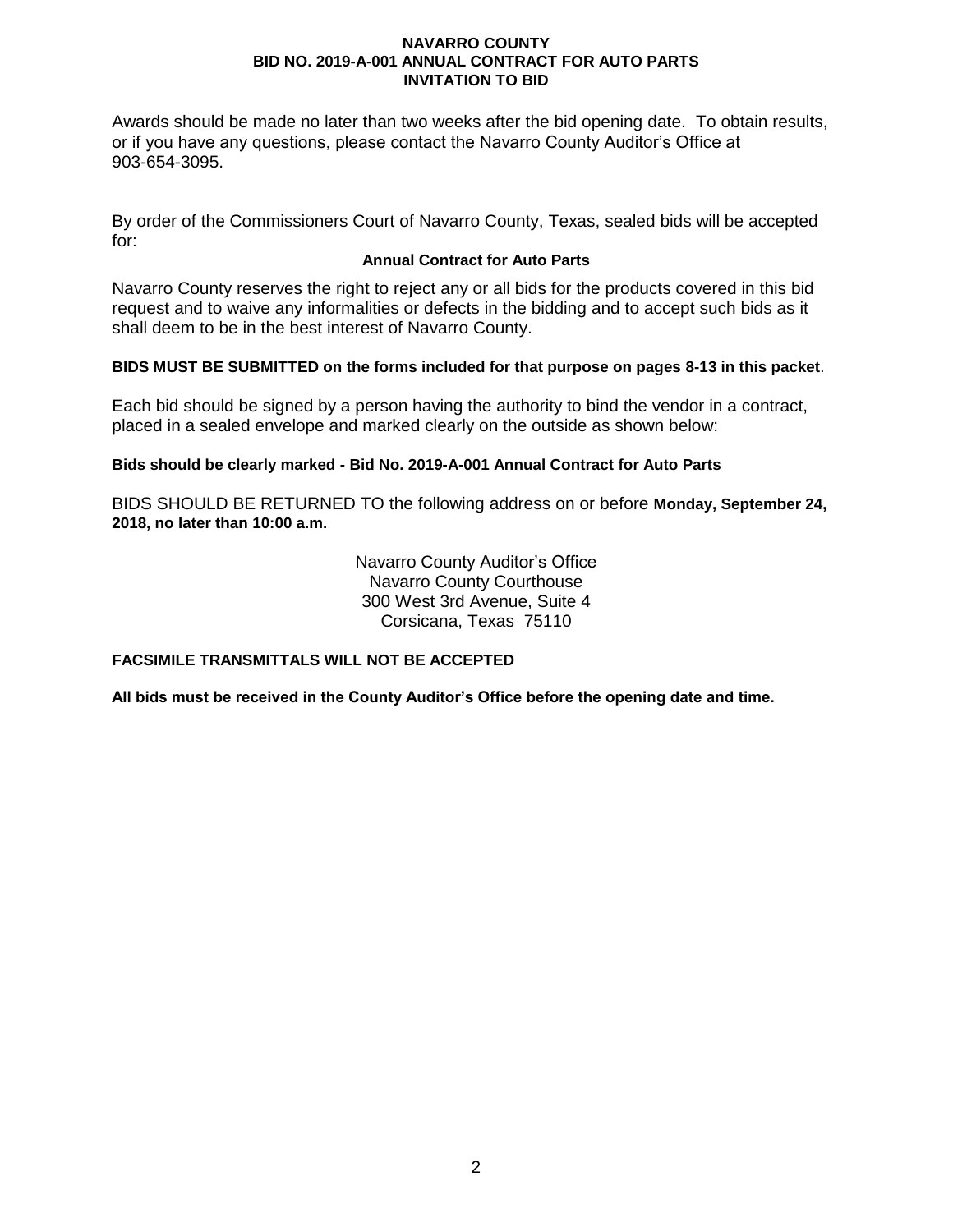Navarro County is requesting bids on Annual Contract(s) for Auto Parts. Bids must be submitted on the attached forms. By returning this bid with a price quote, vendors certify and agree that:

**Funding:** Funds for payment have been provided through the Navarro County budget approved by the Commissioners Court for the fiscal year ending September 30, 2019.

**Late Bids:** Bids received in the County Auditor's Office after the submission deadline will be considered void and unacceptable. Navarro County is not responsible for lateness or nondelivery of mail, carrier, etc., and the date/time stamp of the County Auditor's Office shall be the official time of receipt.

**Altering Bids:** Bids cannot be altered or amended after the submission deadline. Any interlineation, alteration or erasure made before the opening time must be initialed by the signer of the bid, guaranteeing authenticity.

**Withdrawal of Bid:** A bid may not be withdrawn or canceled by the bidder without the permission of the County for a period of ninety (90) days following the date designated for the receipt of bids, and bidder so agrees upon submittal of their bid.

**Sales Tax:** Navarro County is exempt, by law, from payment of Texas Sales Tax and Federal Excise Tax.

**Contract:** This bid, when properly accepted by Navarro County, shall constitute a contract equally binding between the successful bidder and Navarro County. No different or additional terms will become a part of this contract with the exception of change orders.

**Change Orders:** No oral statement of any person shall modify or otherwise change, or affect, the terms, conditions or specifications stated in the resulting contract. The Navarro County Auditor will make all change orders to the contract in writing.

**Delivery:** All delivery and freight charges (FOB Navarro County Courthouse) are to be included in the bid price.

**Conflict of Interest:** No public official shall have interest in this contract, in accordance with *Vernon's Texas Codes Annotated, Local Government Code*, Title 5, Subtitle C, Chapter 171.

**Ethics:** The bidder shall not offer or accept gifts or anything of value nor enter into any business arrangement with any employee, official or agent of Navarro County.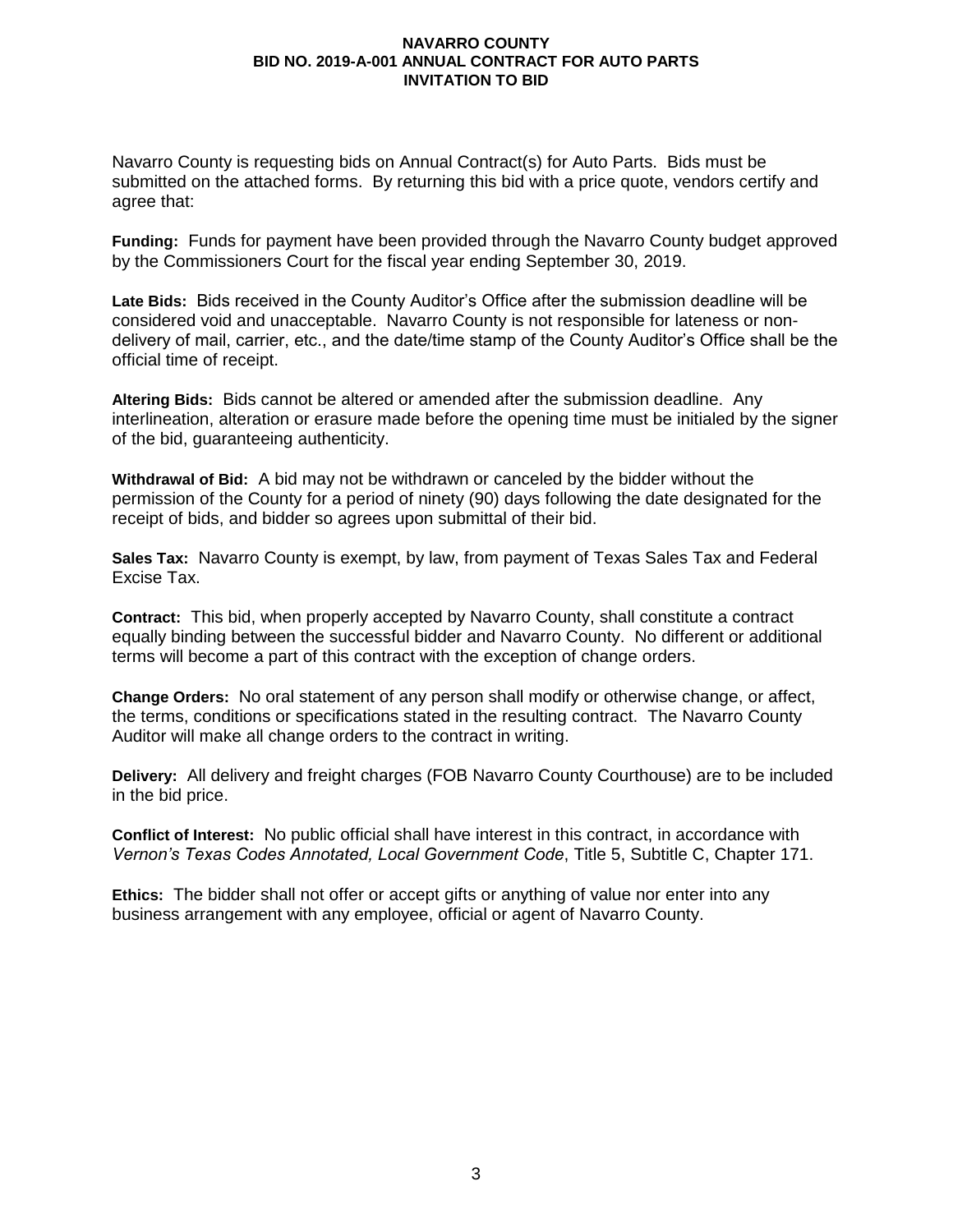**Exceptions/Substitutions:** All bids meeting the intent of this invitation to bid will be considered for award. Bidders taking exception to the specifications, or offering substitutions, shall state these exceptions in the section provided or by attachment as part of this bid. The absence of such a list shall indicate that the bidder has not taken exceptions and shall hold the bidder responsible to perform in strict accordance with the specifications of the invitation. The Navarro County Commissioners Court reserves the right to accept any and all or none of the exception(s)/substitution(s) deemed to be in the best interest of the County.

**Addenda:** Any interpretations, corrections or changes to this *Invitation to Bid* and *Specifications* will be made by addenda. Sole issuing authority of addenda shall be vested in the Navarro County Auditor. Addenda will be mailed to all who are known to have received a copy of this *Invitation to Bid*. Bidders shall acknowledge receipt of all addenda.

**Bids must comply** with all Federal, State, county and local laws concerning these type purchases.

**Davis-Bacon and Related Acts:**Attention is called to the fact that not less than the federally determined prevailing (Davis-Bacon and Related Acts) wage rate, as issued by the Texas Department of Housing and Community Affairs and contained in the contract documents, must be paid on this project. In addition, the successful bidder must ensure that employees and applicants for employment are not discriminated against because of race, color, religion, sex, age or national origin.

**Design, Strength, Quality** of materials must conform to most recent International Building Code.

**Minimum Standards for Responsible Prospective Bidders:** A prospective bidder must affirmatively demonstrate their responsibility and meet the following requirements:

- 1. Have adequate financial resources, or the ability to obtain such resources as required;
- 2. Be able to comply with the required or proposed delivery schedule;
- 3. Have a satisfactory record of performance;
- 4. Have a satisfactory record of integrity and ethics, and;
- 5. Be otherwise qualified and eligible to receive an award.

Navarro County may request representation and other information sufficient to determine the bidder's ability to meet these minimum requirements listed above.

**References:** Navarro County requests bidder to supply a list of at least three (3) references where like products have been sold by their company. Include name of reference, address, telephone number and name of representative.

**Bidder Shall Provide,** with this bid response, all documentation required by this *Invitation to Bid*. Failure to provide this information may result in rejection of your bid.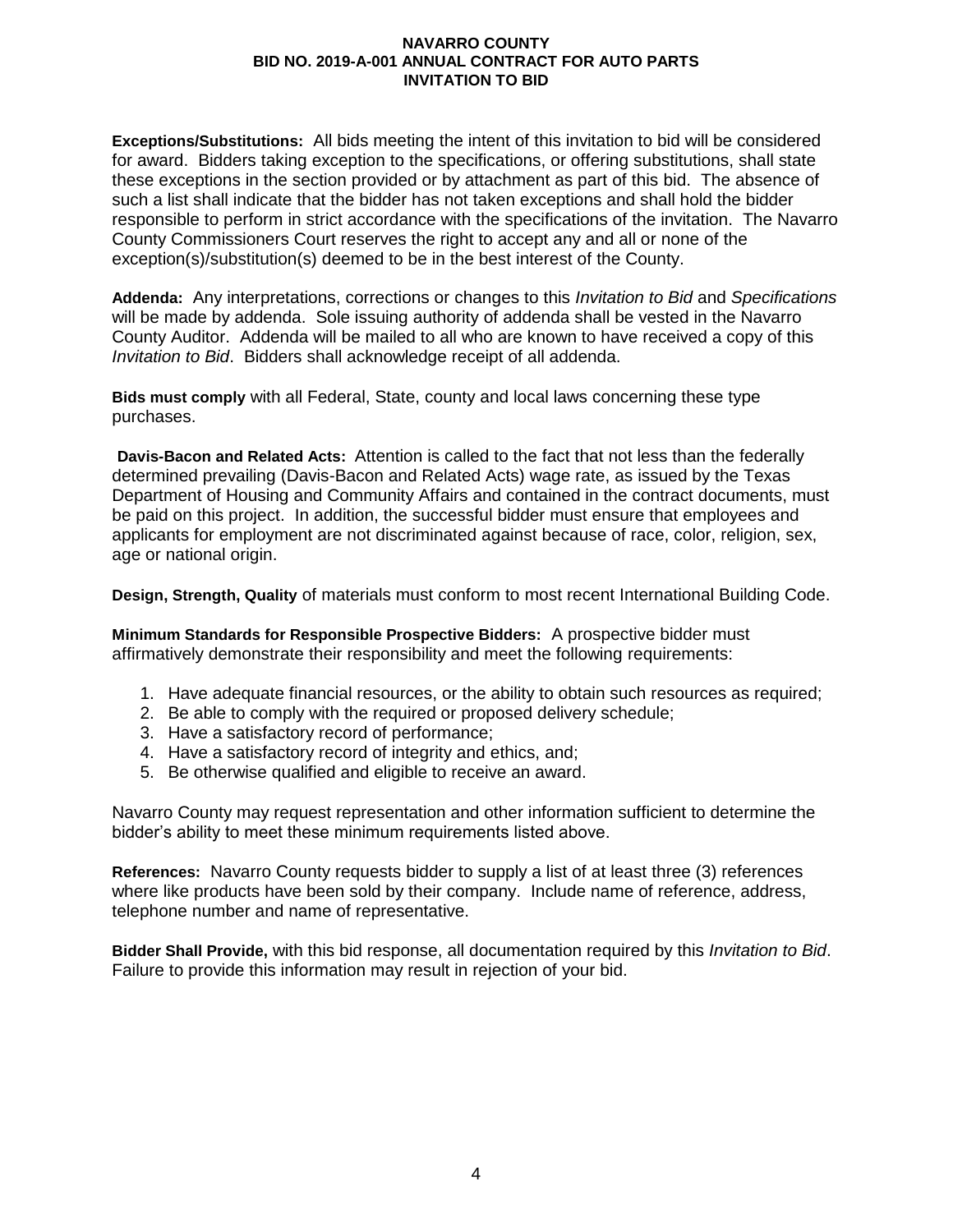**Successful Bidder Shall** defend, indemnify and save harmless Navarro County and all its officers, agents and employees from all suits, actions or other claims of any character, name and description brought for or on account of any injuries or damages received or sustained by any person, persons or property on account of any negligent act or fault of the successful bidder, or of any agent, employee, subcontractor or supplier in the execution of, or performance under, any contract which may result from bid award. Successful bidder indemnifies and will indemnify and save harmless Navarro County from liability, claim or demand on their part, agents, servants, customers and/or employees whether such liability, claim or demand arise from or happening upon or in any of the halls, elevators, entrances, stairways or approaches of or to the facilities within which the occupied premises are located. Successful bidder shall pay any judgment with costs which may be obtained against Navarro County growing out of such injury or damages.

**Insurance Requirements:** Any vendor that conducts business with Navarro County, whether it is for goods and/or services, must maintain lawful workers' compensation requirements and adequate liability limitations.

Within ten (10) days after contract award and prior to the commencement of any work or delivery, the County requires the successful vendor(s) to submit, to the County Auditor's Office, verification of the following coverages, showing Navarro County as the certificate holder with coverage dates inclusive to that of the contract award:

- a. **Workers' Compensation Coverage** meeting the acceptable requirements as established by the Texas Workers' Compensation Ace, Title 5, Subtitle A, Texas Labor Code; and
- b. **General Liability Insurance** meeting the following limits **\$1,000,000 per occurrence/ aggregate**, including products and completed operations coverage.

Vendors and/or their freight contractors must be prepared to show coverage verification prior to entering upon Navarro County Premises.

Failure to comply with lawful requirements or adequate liability requirements may result in delay of payments and/or cancellation of the contract.

**Termination of Contract:** This contract shall remain in effect until contract expires, delivery and acceptance of products and/or performance of services ordered or terminated by either party with thirty (30) days written notice prior to any cancellation. The successful bidder must state therein the reasons for such cancellation. Navarro County reserves the right to award canceled contract to the next lowest responsible bidder as it deems to be in the best interest of the County.

**Termination for Default:** Navarro County reserves the right to terminate the contract for default if Contractor/Bidder breaches any of the terms therein, including warranties of Contractor/Bidder or if the Contractor/Bidder becomes insolvent or commits acts of bankruptcy. Such right of termination is in addition to and not in lieu of any other remedies which Navarro County may have in law or equity. Default may be construed as, but not limited to, failure to deliver the proper goods and/or services within the proper amount of time, and/or to properly perform any and all services required to Navarro County's satisfactions and/or to meet all other obligations and requirements. Navarro County may terminate the contract without cause upon thirty (30) days written notice.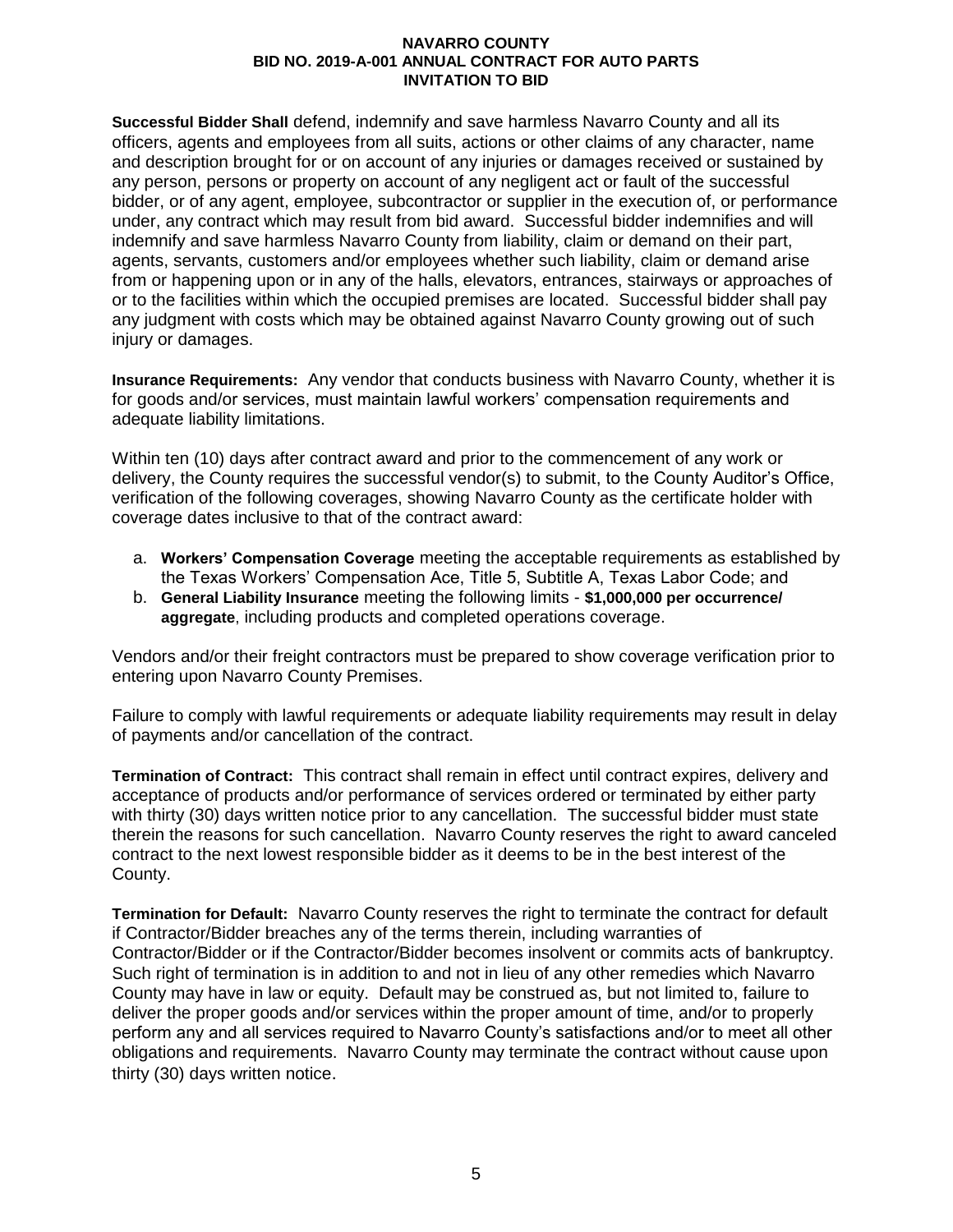**Notice:** Any notice provided by this bid (or required by law) to be given to the successful bidder by Navarro County shall be conclusively deemed to have been given and received on the next day after such written notice has been deposited in the mail in Corsicana, Texas, by Registered or Certified Mail with sufficient postage affixed thereto, provided this shall not prevent the giving of actual notice in any other manner.

**Purchase Order:** A purchase order will be generated by Navarro County to the successful bidder. The purchase order number must appear on all itemized invoices and packing slips. Navarro County will not be held responsible for any orders placed/delivered without a valid current purchase order number.

**Packing Slips** or other suitable shipping documents shall accompany each shipment and shall show: (a) name and address of successful bidder, (b) delivery location, (c) Navarro County purchase order number and (d) descriptive information as to the terms(s) delivered, including description, quantity, number of containers, etc.

**Invoices:** Payment will be made from original vendor invoices only. Shipping documents will be considered informational only and will be held until an invoice is received. The County does not pay from monthly statements. Invoices shall show all information as stated above and mailed directly to the Navarro County Auditor's Office, 300 West 3rd Avenue, Suite 4, Corsicana, TX 75110.

**Payment** will be made upon receipt and acceptance, by the County, of the items ordered in accordance with the State of Texas "Prompt Payment Act", Article 610f, V.T.C.S. Successful bidder is required to pay subcontractors within ten (10) days.

**Items** supplied under this contract will be subject to the County's approval. Items found defective or not meeting specifications shall be picked up and replaced by the successful bidder at no expense to the County. If an item is not picked up within one (1) week after notification, the item will become a donation to the County for disposition.

**Testing:** Navarro County reserves the right to test equipment, supplies, material and goods proposed for quality, compliance with specifications and ability to meet the needs of the user. Demonstration units must be available for review.

**Warranties:** Contractor/Bidder shall furnish all data pertinent to warranties or guarantees which may apply. Contractor/Bidder may not limit or exclude any implied warranties. Contractor/Bidder warrants that product sold to the County shall conform to the standards established by the U.S. Department of Labor under the Occupational Safety and Health Act of 1970. In the event product does not conform to OSHA Standards, where applicable, Navarro County may return the product for correction or replacement at the Contractor's/Bidder's expense. If Contractor/Bidder fails to make the appropriate correction within a reasonable time, Navarro County may correct at the Contractor's/Bidder's expense.

**Remedies:**The successful bidder and Navarro County agree that both parties have all rights, duties and remedies available as stated in the Uniform Commercial Code.

**Venue:** This agreement will be governed and construed according to the laws of the State of Texas. This agreement is performable in Navarro County, Texas.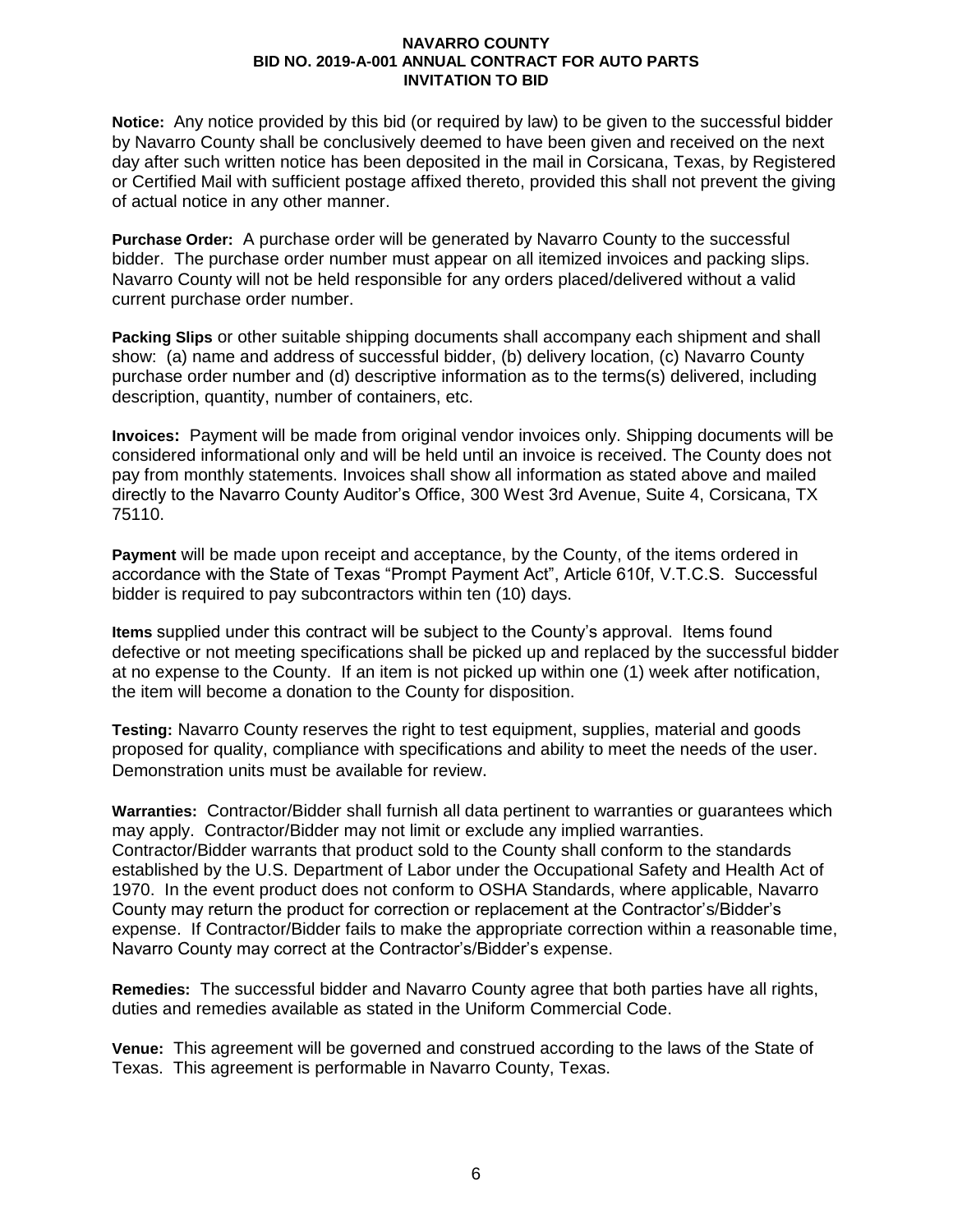**Assignment:** The successful bidder shall not sell, assign, transfer or convey this contract, in whole or in part, without the prior written consent of Navarro County.

**Silence of Specification:** The apparent silence of these specifications as to any detail or to the apparent omission of a detailed description concerning any point, shall be regarded as meaning that only the best commercial practices are to prevail. All interpretations of these specifications shall be made on the basis of this statement.

**Navarro County reserves the right** to make purchases from State Government Contracts or other vendors to meet County needs.

**Any Questions** concerning this *Invitation to Bid* and *Specifications* should be directed to the Navarro County Auditor's Office at 903-654-3095.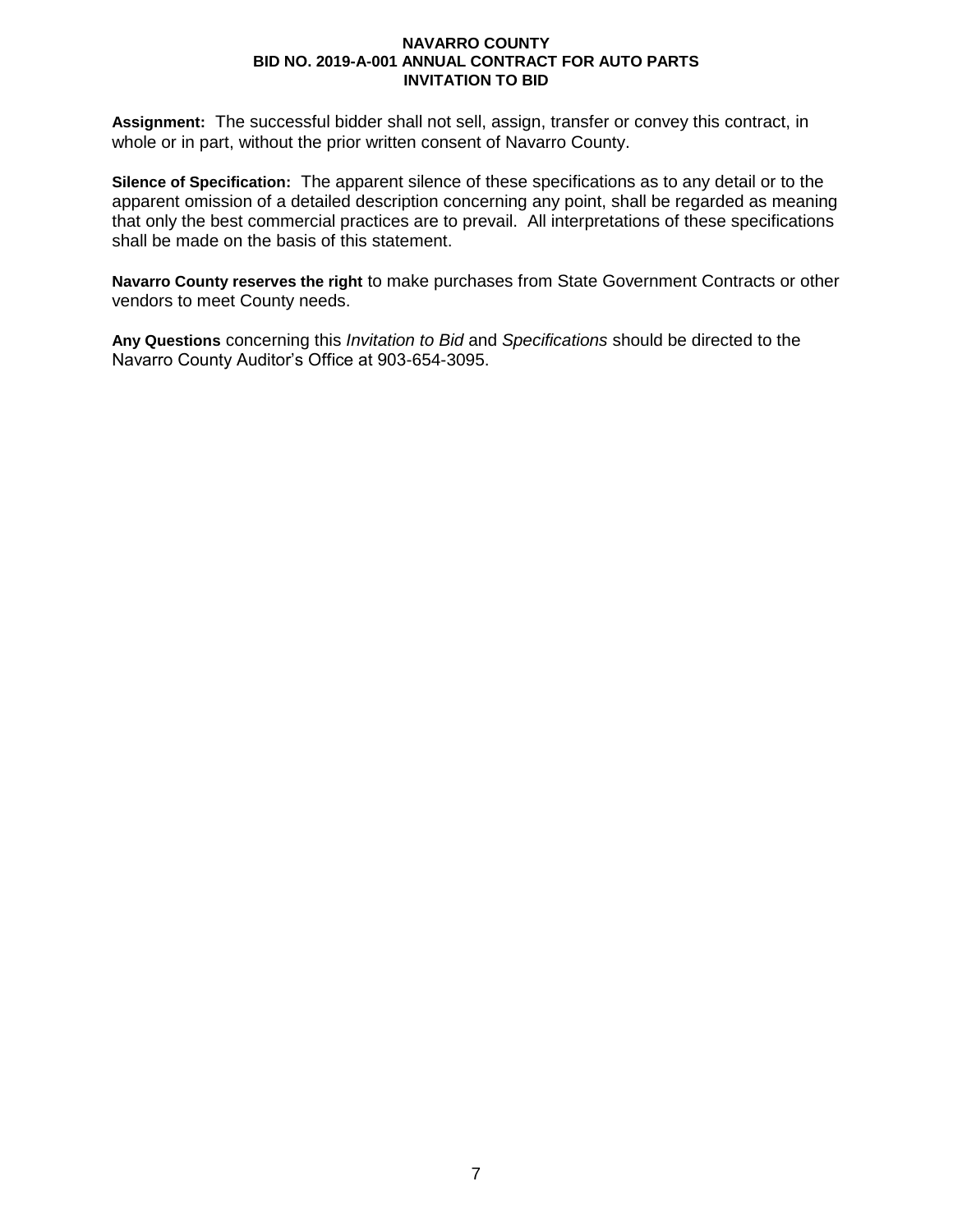Navarro County is requesting bids for an **Annual Contract(s) for Auto Parts** as described in the following specifications. The contract period will be for twelve (12) months effective October 1, 2018 through September 30, 2019.

### **Bids are binding under the Uniform Commercial Code**.

| FIRM SUBMITTING BID                         |         | <b>FEDERAL ID NUMBER</b> |
|---------------------------------------------|---------|--------------------------|
|                                             |         |                          |
| <b>ADDRESS</b>                              |         |                          |
|                                             |         |                          |
| CITY, STATE, ZIP                            |         |                          |
|                                             |         |                          |
| NAME AND TITLE OF INDIVIDUAL SUBMITTING BID |         |                          |
|                                             |         |                          |
| TELEPHONE NO.                               | FAX NO. |                          |
|                                             |         |                          |
|                                             |         |                          |
| SIGNATURE OF AUTHORIZED REPRESENTATIVE      |         | <b>DATE</b>              |
|                                             |         |                          |
|                                             |         |                          |

Vendor whose name and signature appears above agrees to provide auto parts to Navarro

County for the specified contract period at a rate of: \_\_\_\_\_\_\_\_\_\_\_\_\_\_\_\_\_\_\_\_\_\_\_.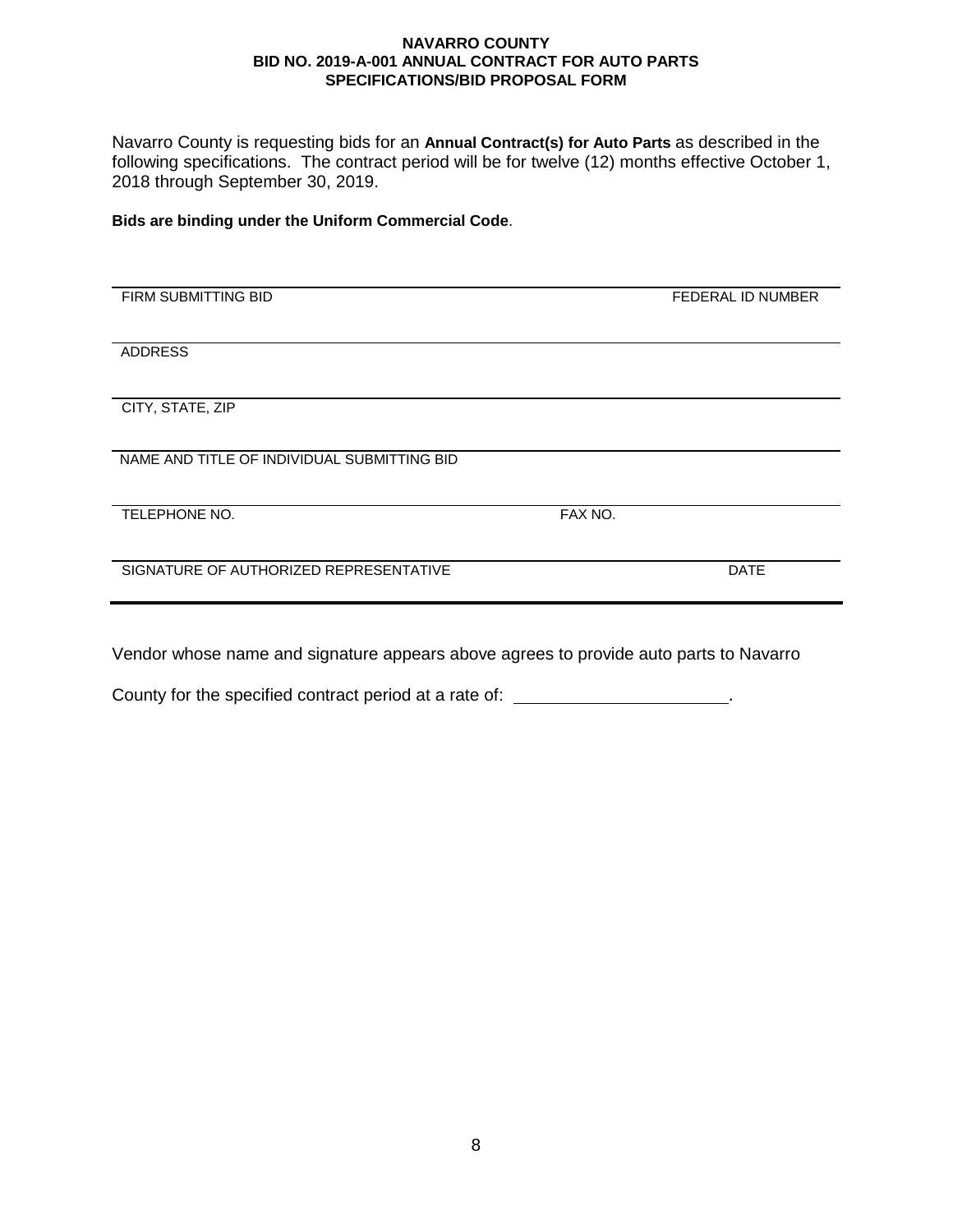## **BID PROPOSAL AFFIDAVIT**

The undersigned certifies that the bid prices in this proposal have been carefully reviewed and are submitted as correct and final. He further certifies that the bidder agrees to furnish any and/or all items upon which prices are extended at the price(s) offered, and upon the conditions contained in the specifications of the Invitation to Bid. The period of acceptance of this bid proposal will be thirty (30) calendar days from the date of the bid opening.

STATE OF TEXAS § COUNTY OF NAVARRO §

| BEFORE ME, the undersigned authority, a Notary Public in and for the State of Texas, on this       |              |  |
|----------------------------------------------------------------------------------------------------|--------------|--|
|                                                                                                    | , who, after |  |
| being duly sworn, did depose and say: "I, __________________________________, am a duly            |              |  |
|                                                                                                    |              |  |
| been authorized to execute the foregoing bid proposal on their behalf. I hereby certify that the   |              |  |
| foregoing proposal has not been prepared in collusion with any other bidder or other person or     |              |  |
| persons engaged in the same line of business prior to the official opening of this bid. Further, I |              |  |
| certify that the bidder is not now, nor has he been for the past six (6) months, directly or       |              |  |
| indirectly concerned in any pool or agreement or combination, to control the price of the          |              |  |
| services or materials bid on, or to influence any person or persons to bid or not to bid thereon.  |              |  |
| Name and Address of Bidder:                                                                        |              |  |

Telephone:

By: Title: (Type of Print Name) Signature: <u>example and the set of the set of the set of the set of the set of the set of the set of the set of the set of the set of the set of the set of the set of the set of the set of the set of the set of the set of </u> SUBSCRIBED AND SWORN to before me by the above named on this the day of  $\overline{\phantom{a} \phantom{a}}$ , 20  $\overline{\phantom{a}}$  .

Notary Public in and for the State of Texas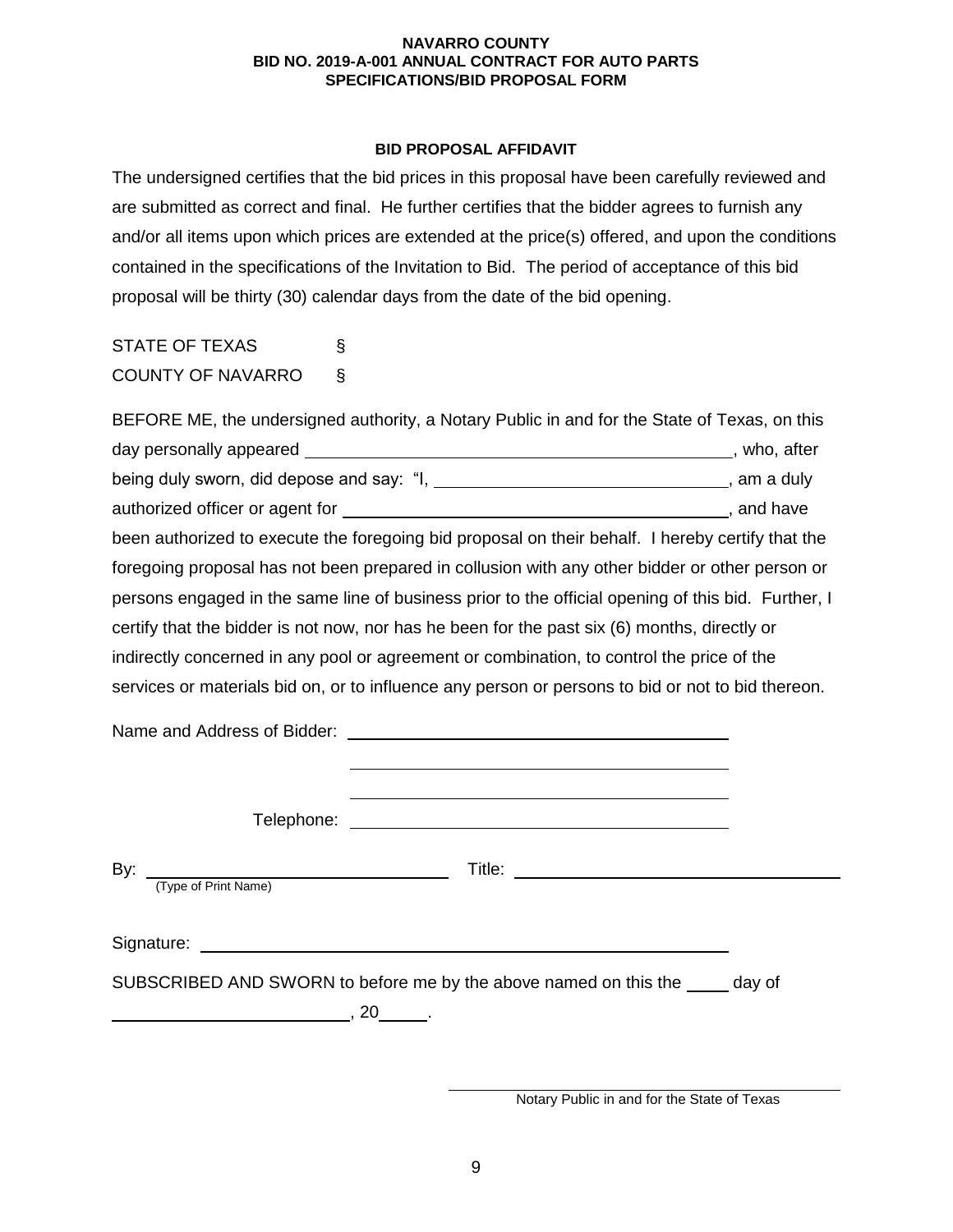# **VENDOR REFERENCES**

Please list three (3) references of current customers who can verify the quality of service your company provides. The County prefers customers of similar size and scope of work to this proposal. *This form must be returned with your proposal.*

|                                        |  | REFERENCE 1                                                                                                           |  |
|----------------------------------------|--|-----------------------------------------------------------------------------------------------------------------------|--|
|                                        |  |                                                                                                                       |  |
| Address:                               |  |                                                                                                                       |  |
|                                        |  |                                                                                                                       |  |
|                                        |  |                                                                                                                       |  |
| Contract Period: _____________________ |  |                                                                                                                       |  |
|                                        |  | <b>REFERENCE 2</b>                                                                                                    |  |
| Address:                               |  | <u> 1980 - Johann John Stone, markin film fan de ferske fan de ferske fan de ferske fan de ferske fan de ferske f</u> |  |
|                                        |  |                                                                                                                       |  |
|                                        |  |                                                                                                                       |  |
| Contract Period: _____________________ |  |                                                                                                                       |  |
| <b>REFERENCE 3</b>                     |  |                                                                                                                       |  |
| Address:                               |  |                                                                                                                       |  |
|                                        |  |                                                                                                                       |  |
|                                        |  |                                                                                                                       |  |
| Contract Period: ____________________  |  | Scope of Work: _________________________                                                                              |  |

# **REFERENCE 1**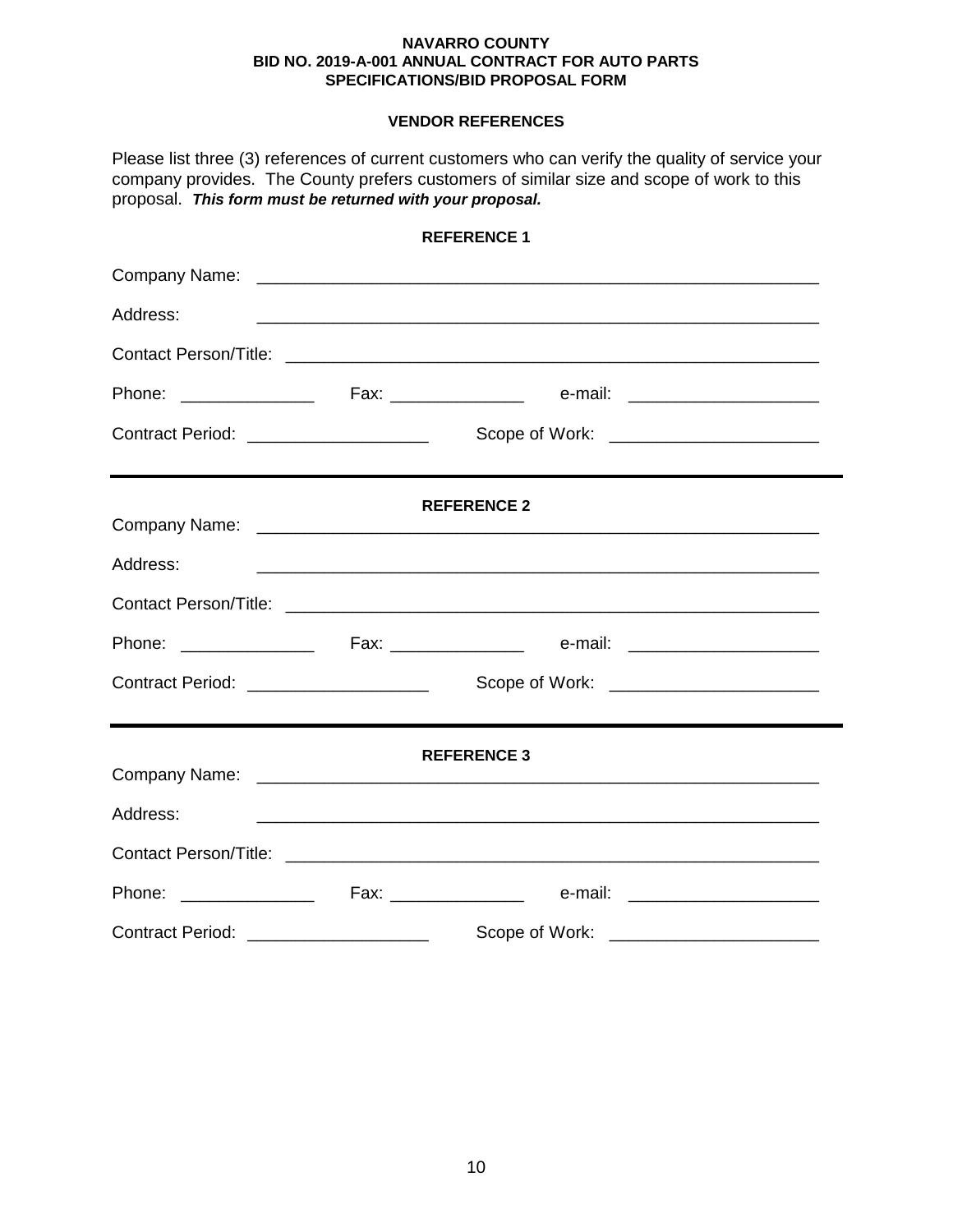| CONFLICT OF INTEREST QUESTIONNAIRE<br>For vendor or other person doing business with local governmental entity                                                                                                                                                                                                                                                                                                                                                                                                                                                                                                                                                                                                                                                                                                                                                                                                                                                                                                                                                                                                                                                         | <b>FORM CIQ</b> |  |  |  |
|------------------------------------------------------------------------------------------------------------------------------------------------------------------------------------------------------------------------------------------------------------------------------------------------------------------------------------------------------------------------------------------------------------------------------------------------------------------------------------------------------------------------------------------------------------------------------------------------------------------------------------------------------------------------------------------------------------------------------------------------------------------------------------------------------------------------------------------------------------------------------------------------------------------------------------------------------------------------------------------------------------------------------------------------------------------------------------------------------------------------------------------------------------------------|-----------------|--|--|--|
| This questionnaire reflects changes made to the law by H.B. 1491, 80th Leg., Regular Session.                                                                                                                                                                                                                                                                                                                                                                                                                                                                                                                                                                                                                                                                                                                                                                                                                                                                                                                                                                                                                                                                          | OFFICE USE ONLY |  |  |  |
| This questionnaire is being filed in accordance with Chapter 176, Local Government Code<br>by a person who has a business relationship as defined by Section 176.001(1-a) with a local<br>governmental entity and the person meets requirements under Section 176.006(a).                                                                                                                                                                                                                                                                                                                                                                                                                                                                                                                                                                                                                                                                                                                                                                                                                                                                                              | Date Received   |  |  |  |
| By law this questionnaire must be filed with the records administrator of the local governmental<br>entity not later than the 7th business day after the date the person becomes aware of facts<br>that require the statement to be filed. See Section 176.006, Local Government Code.                                                                                                                                                                                                                                                                                                                                                                                                                                                                                                                                                                                                                                                                                                                                                                                                                                                                                 |                 |  |  |  |
| A person commits an offense if the person knowingly violates Section 176.006, Local<br>Government Code. An offense under this section is a Class C misdemeanor.                                                                                                                                                                                                                                                                                                                                                                                                                                                                                                                                                                                                                                                                                                                                                                                                                                                                                                                                                                                                        |                 |  |  |  |
| Name of person who has a business relationship with local governmental entity.                                                                                                                                                                                                                                                                                                                                                                                                                                                                                                                                                                                                                                                                                                                                                                                                                                                                                                                                                                                                                                                                                         |                 |  |  |  |
| 2<br>Check this box if you are filing an update to a previously filed questionnaire.                                                                                                                                                                                                                                                                                                                                                                                                                                                                                                                                                                                                                                                                                                                                                                                                                                                                                                                                                                                                                                                                                   |                 |  |  |  |
| (The law requires that you file an updated completed questionnaire with the appropriate filing authority not<br>later than the 7th business day after the date the originally filed questionnaire becomes incomplete or inaccurate.)                                                                                                                                                                                                                                                                                                                                                                                                                                                                                                                                                                                                                                                                                                                                                                                                                                                                                                                                   |                 |  |  |  |
| 3<br>Name of local government officer with whom filer has employment or business relationship.                                                                                                                                                                                                                                                                                                                                                                                                                                                                                                                                                                                                                                                                                                                                                                                                                                                                                                                                                                                                                                                                         |                 |  |  |  |
| Name of Officer<br>This section (item 3 including subparts A, B, C & D) must be completed for each officer with whom the filer has an<br>employment or other business relationship as defined by Section 176.001(1-a), Local Government Code. Attach additional<br>pages to this Form CIQ as necessary.<br>A. Is the local government officer named in this section receiving or likely to receive taxable income, other than investment<br>income, from the filer of the questionnaire?<br>No<br>Yes<br>B. Is the filer of the questionnaire receiving or likely to receive taxable income, other than investment income, from or at the<br>direction of the local government officer named in this section AND the taxable income is not received from the local<br>governmental entity?<br>No<br>Yes<br>C. Is the filer of this questionnaire employed by a corporation or other business entity with respect to which the local<br>government officer serves as an officer or director, or holds an ownership of 10 percent or more?<br>No<br>Yes<br>D. Describe each employment or business relationship with the local government officer named in this section. |                 |  |  |  |
| 4                                                                                                                                                                                                                                                                                                                                                                                                                                                                                                                                                                                                                                                                                                                                                                                                                                                                                                                                                                                                                                                                                                                                                                      |                 |  |  |  |
| Signature of person doing business with the governmental entity                                                                                                                                                                                                                                                                                                                                                                                                                                                                                                                                                                                                                                                                                                                                                                                                                                                                                                                                                                                                                                                                                                        | Date            |  |  |  |

Adopted 06/29/2007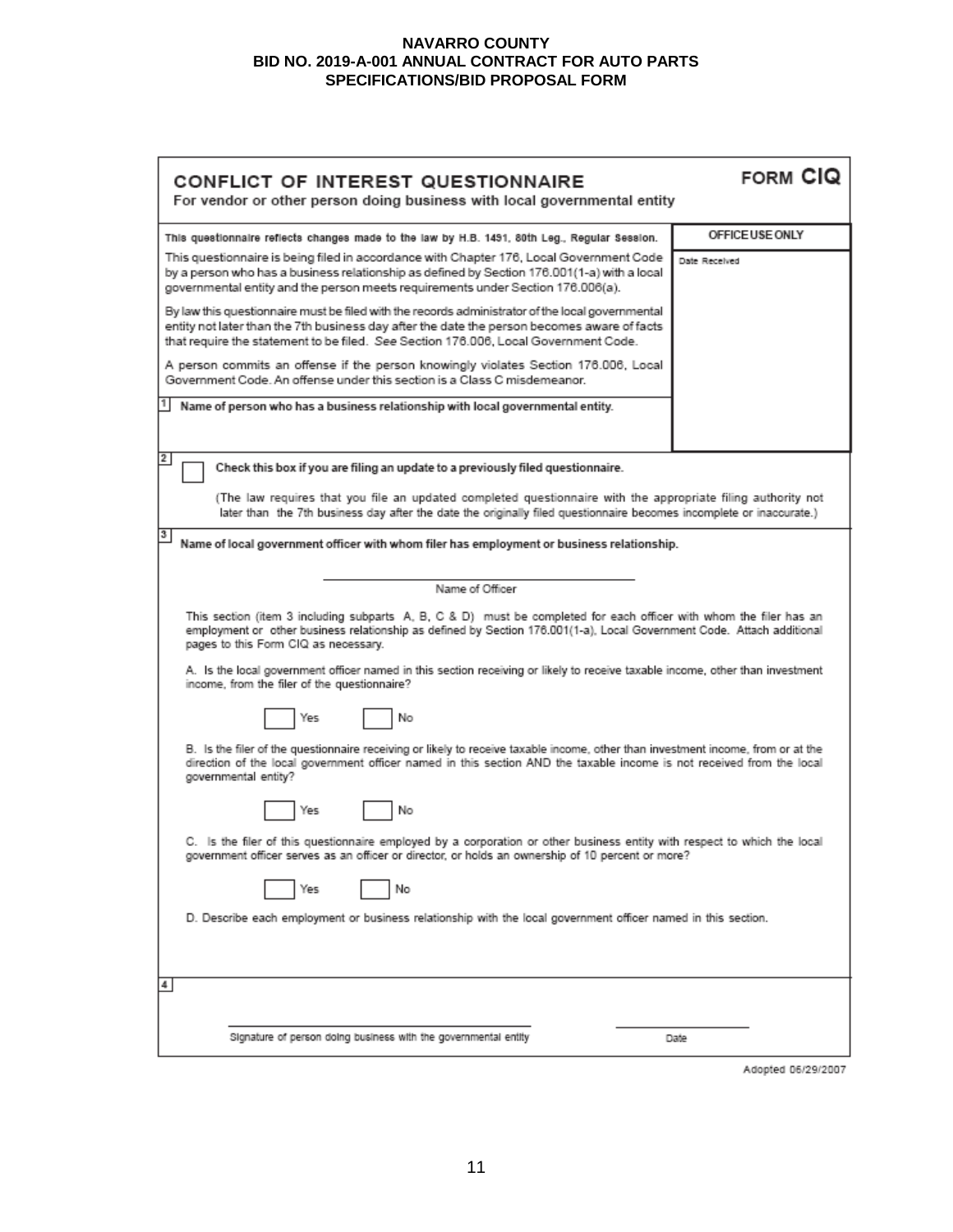# **Contract Checklist**

This project will be bid, let and constructed according to the International Building Code 2006 Standards and the Texas Department of Transportation 2004 Standard Specifications for Construction and Maintenance of Highways, Streets and Bridges.

Following are required Documents to be submitted with the Bid Form:

A Statement of Bidder's Qualifications must be completed and submitted with the Bid Form.

A Conflict of Interest Questionnaire must be completed and submitted with the Bid Form.

A list of references must be submitted with the form.

A Bid Proposal Affidavit must be submitted with the Bid Form.

If any statements were *not* checked please provide an explanation in the given area below.

\_\_\_\_\_\_\_\_\_\_\_\_\_\_\_\_\_\_\_\_\_\_\_\_\_\_\_\_\_\_\_\_\_\_\_\_\_\_\_\_\_\_\_\_\_\_\_\_\_\_\_\_\_\_\_\_\_\_\_\_\_\_\_\_ \_\_\_\_\_\_\_\_\_\_\_\_\_\_\_\_\_\_\_\_\_\_\_\_\_\_\_\_\_\_\_\_\_\_\_\_\_\_\_\_\_\_\_\_\_\_\_\_\_\_\_\_\_\_\_\_\_\_\_\_\_\_\_\_ \_\_\_\_\_\_\_\_\_\_\_\_\_\_\_\_\_\_\_\_\_\_\_\_\_\_\_\_\_\_\_\_\_\_\_\_\_\_\_\_\_\_\_\_\_\_\_\_\_\_\_\_\_\_\_\_\_\_\_\_\_\_\_\_ \_\_\_\_\_\_\_\_\_\_\_\_\_\_\_\_\_\_\_\_\_\_\_\_\_\_\_\_\_\_\_\_\_\_\_\_\_\_\_\_\_\_\_\_\_\_\_\_\_\_\_\_\_\_\_\_\_\_\_\_\_\_\_\_ \_\_\_\_\_\_\_\_\_\_\_\_\_\_\_\_\_\_\_\_\_\_\_\_\_\_\_\_\_\_\_\_\_\_\_\_\_\_\_\_\_\_\_\_\_\_\_\_\_\_\_\_\_\_\_\_\_\_\_\_\_\_\_\_ \_\_\_\_\_\_\_\_\_\_\_\_\_\_\_\_\_\_\_\_\_\_\_\_\_\_\_\_\_\_\_\_\_\_\_\_\_\_\_\_\_\_\_\_\_\_\_\_\_\_\_\_\_\_\_\_\_\_\_\_\_\_\_\_ \_\_\_\_\_\_\_\_\_\_\_\_\_\_\_\_\_\_\_\_\_\_\_\_\_\_\_\_\_\_\_\_\_\_\_\_\_\_\_\_\_\_\_\_\_\_\_\_\_\_\_\_\_\_\_\_\_\_\_\_\_\_\_\_ \_\_\_\_\_\_\_\_\_\_\_\_\_\_\_\_\_\_\_\_\_\_\_\_\_\_\_\_\_\_\_\_\_\_\_\_\_\_\_\_\_\_\_\_\_\_\_\_\_\_\_\_\_\_\_\_\_\_\_\_\_\_\_\_ \_\_\_\_\_\_\_\_\_\_\_\_\_\_\_\_\_\_\_\_\_\_\_\_\_\_\_\_\_\_\_\_\_\_\_\_\_\_\_\_\_\_\_\_\_\_\_\_\_\_\_\_\_\_\_\_\_\_\_\_\_\_\_\_

> \_\_\_\_\_\_\_\_\_\_\_\_\_\_\_\_\_\_\_\_\_\_\_\_\_ Contractor Signature Date